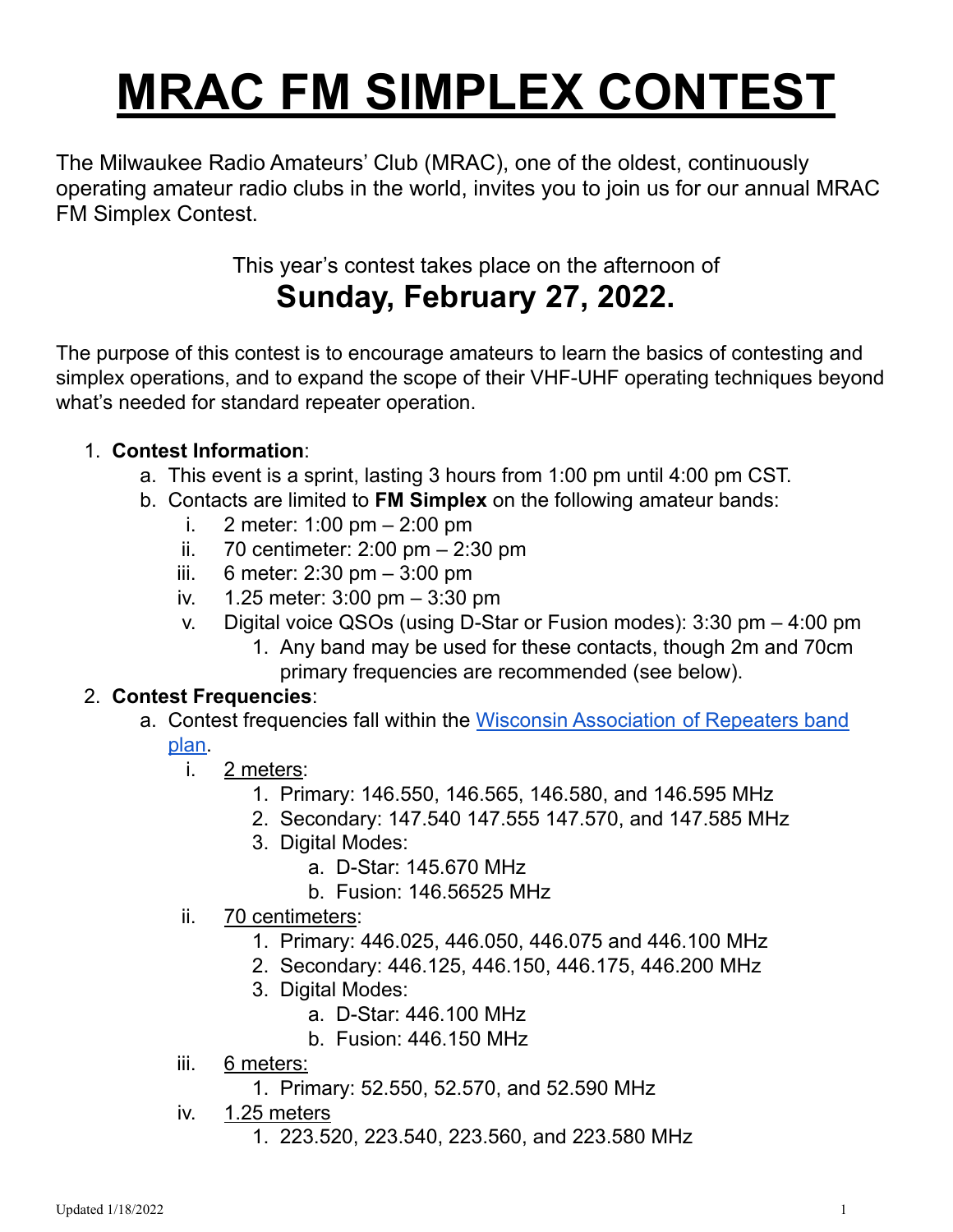- b. Frequencies essentially follow the ARRL VHF Contest rules and Wisconsin Association of Repeaters' band plans:
	- i. On 2 meters:
		- 1. No contacts on the 146.520 MHz calling frequency, or the guard channels 15 kHz above and below 146.520MHz.
		- 2. Any entry from a station heard making QSO's on these frequencies will be disqualified.
			- a. Try to limit activity to the primary and secondary frequencies.
	- ii. As a matter of courtesy and good amateur practice, contacts on other calling frequencies of 52.525, 223.500, and 446.000 MHz are not allowed.
	- iii. Solicitation for simplex contacts on repeaters is allowed.
- 3. **Exchange**:
	- a. Call Sign and [four-character](https://dxcluster.ha8tks.hu/hamgeocoding/) Maidenhead Grid square.
- 4. **Scoring**:
	- a. Point Values
		- i. 2 meter QSOs are worth one (1) point.
		- ii. 70 centimeter and 6 meters QSOs are worth two (2) points.
		- iii. 1.25 meter QSOs are worth three (3) points.
		- iv. Digital mode contacts are worth three (3) points.
	- b. Working the Bands
		- i. A station can be worked once per band.
		- ii. A mobile or HT station may be worked more than once per band if it moves to a different grid square.
		- iii. When operating Digital voice, you are allowed to work a station in both Fusion and DStar. Please indicate the digital mode used for each contact.
	- c. Multiplier Grid Squares
		- i. Each unique grid square can be used once per **band** as a multiplier.
		- ii. You cannot count grids already worked in FM while operating digital. Only a new grid worked while in a digital mode.
	- d. Calculating Points
		- i. The score is calculated by multiplying total QSO points by total multipliers.
		- ii. Technicians may multiply their final score by 1.5 for a bonus.
		- iii. A bonus of 100 points is added to the final score for working club station W9RH once on any band.

# 5. **Entry Classifications**:

- a. There are four (4) entry classifications:
	- i. **BASE**
		- 1. Less than 150 watts on 6m and 2m and less than 100 watts on 1.25m and 70cm.
	- ii. **MOBILE**
		- 1. Must work from a minimum of two (2) grid squares on any of the bands and power levels same as those specified for the BASE station classification.
	- iii. **HT** (not a mobile radio run at reduced power)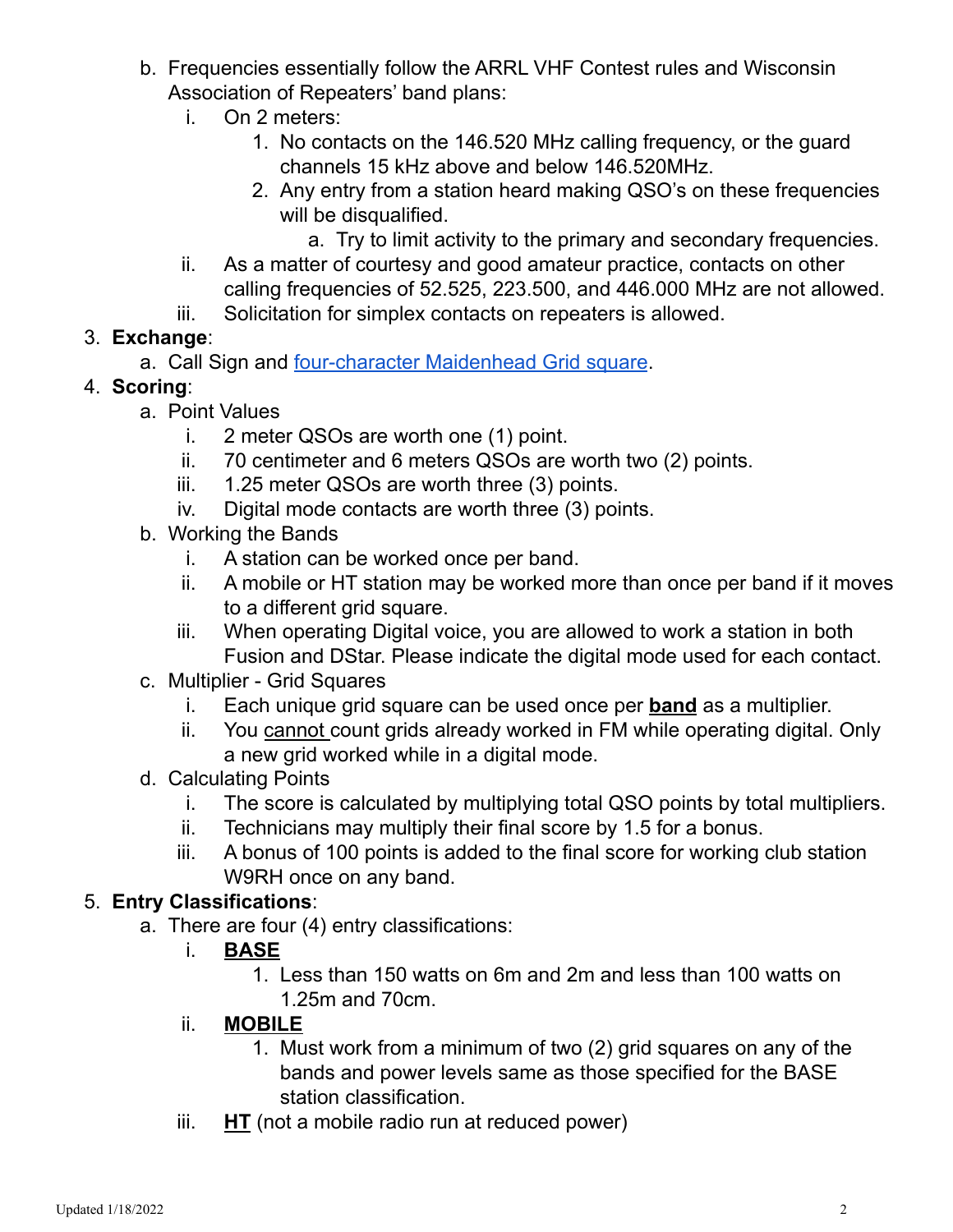1. Non-amplified, using any type of antenna, mobile or fixed operation (This is to encourage innovation and creativity. For example you could operate from a tall building or observation tower).

#### iv. **CLUBS**

1. Compete by having their members note their affiliation when they send in an entry.

#### 6. **Awards**:

- a. First Place awards are given in each of the four entry classifications: Base, Mobile, HT, and Club.
- b. Additional First Place awards are given for individuals with the highest score for an individual band and in each classification where *significant* logged activity exists: 2m, 70cm, 6m, 1.25m, and Digital
	- i. So a total of nine (9) First Place awards are possible for each year's contest.
- c. Second and Third Place awards are at the committee's discretion.
- d. Awards will be published on the MRAC website [\(https://www.w9rh.org/\)](https://www.w9rh.org/) no later than May 1 of the contest year.

#### 7. **Contest Entry Submission**:

- a. All entries must include a copy of the contest log showing the following data for each QSO:
	- i. **Band - Time - Call Sign of Station Worked - Grid Square**
- b. An entry must state:
	- i. The number of QSOs
	- ii. QSO points
	- iii. Grid square multipliers by band
	- iv. Claimed total score
	- v. A copy of the contest log.
		- 1. Club affiliation is limited to only one club.

#### c. **Entries should be sent in by March 15th, 2022.**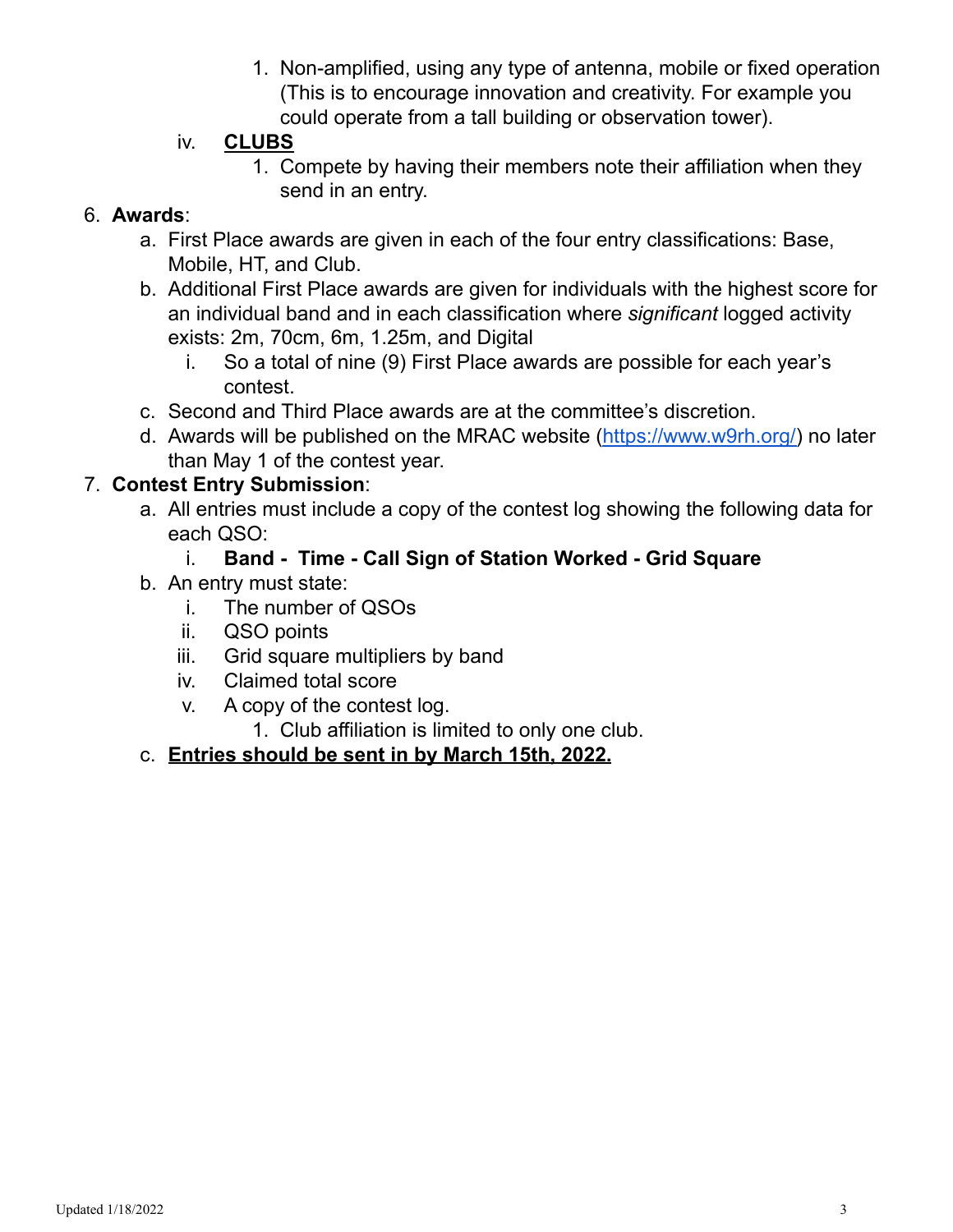### **HINTS FOR THE NON-CONTESTER - NEW CONTESTER**

#### **Before the contest starts**

- 1. Program memory channel with suggested simplex frequencies. Make sure to program these memories with CTCSS and Tone Squelch (Encode – Decode) and repeater offset off. Some Yaesu radios may add a repeater offset if using the radio in VFO mode.
- 2. If you take advantage of the rule that permits solicitation of contacts on a repeater.
	- a. Find an open simplex frequency from the secondary frequencies.
	- b. Listen for 60 seconds to make sure it is clear.
	- c. Provide this frequency to the stations on the repeater.
- 3. The Maidenhead Grid Square is the most common multiplier in VHF/UHF contests and is more important than states.
	- a. Stations can also look up their grid square at: <https://dxcluster.ha8tks.hu/hamgeocoding/>
	- b. In the Milwaukee area, four grid squares intersect near the intersection of Beloit and 70<sup>th</sup> Street. The exact location is at N 43 00' 00" W 88 00' 00".
		- i. In relation to that intersection:
			- 1. Northwest quadrant is: EN53
			- 2. Southwest quadrant is: EN52
			- 3. Northeast quadrant is: EN63
			- 4. Southeast quadrant is: EN62

Logging can be done by hand or by PC logging. N3FJP has a VHF [Contest](http://n3fjp.com/vhfuhf.html) log program. It will not tally our scoring system however we will accept the Cabrillo file format for log submission along with our summary sheet. Here is an example of a satisfactory format for logging and scoring . . .

| <b>Freq/Band</b> | Time | <b>Station</b><br><b>Worked</b> | <b>New Grid</b> | QSO Grid    | <b>Grid Multiplier</b> | QSO Points     |
|------------------|------|---------------------------------|-----------------|-------------|------------------------|----------------|
|                  |      |                                 |                 |             |                        |                |
| 2m               |      | 1:08 N9AUI                      | <b>EN53</b>     | <b>EN53</b> |                        |                |
|                  |      | 1:10 KA9DNU/M                   | <b>EN53</b>     |             |                        |                |
|                  |      | 1:17 KA9DNU/M                   | <b>EN63</b>     | <b>EN63</b> |                        |                |
|                  |      |                                 |                 |             |                        |                |
| 70cm             |      | $2:15$ N9AUI                    | <b>EN53</b>     | <b>EN53</b> |                        | 2              |
|                  |      | 2:25 KB9Q                       | <b>EN52</b>     | <b>EN52</b> |                        | $\overline{2}$ |
|                  |      |                                 |                 |             |                        |                |
| 6 <sub>m</sub>   |      | 2:35 N9AUI                      | <b>EN53</b>     | <b>EN53</b> |                        | 2              |
|                  |      | 2:45 KB9Q                       | <b>EN52</b>     | <b>EN52</b> |                        | $\overline{2}$ |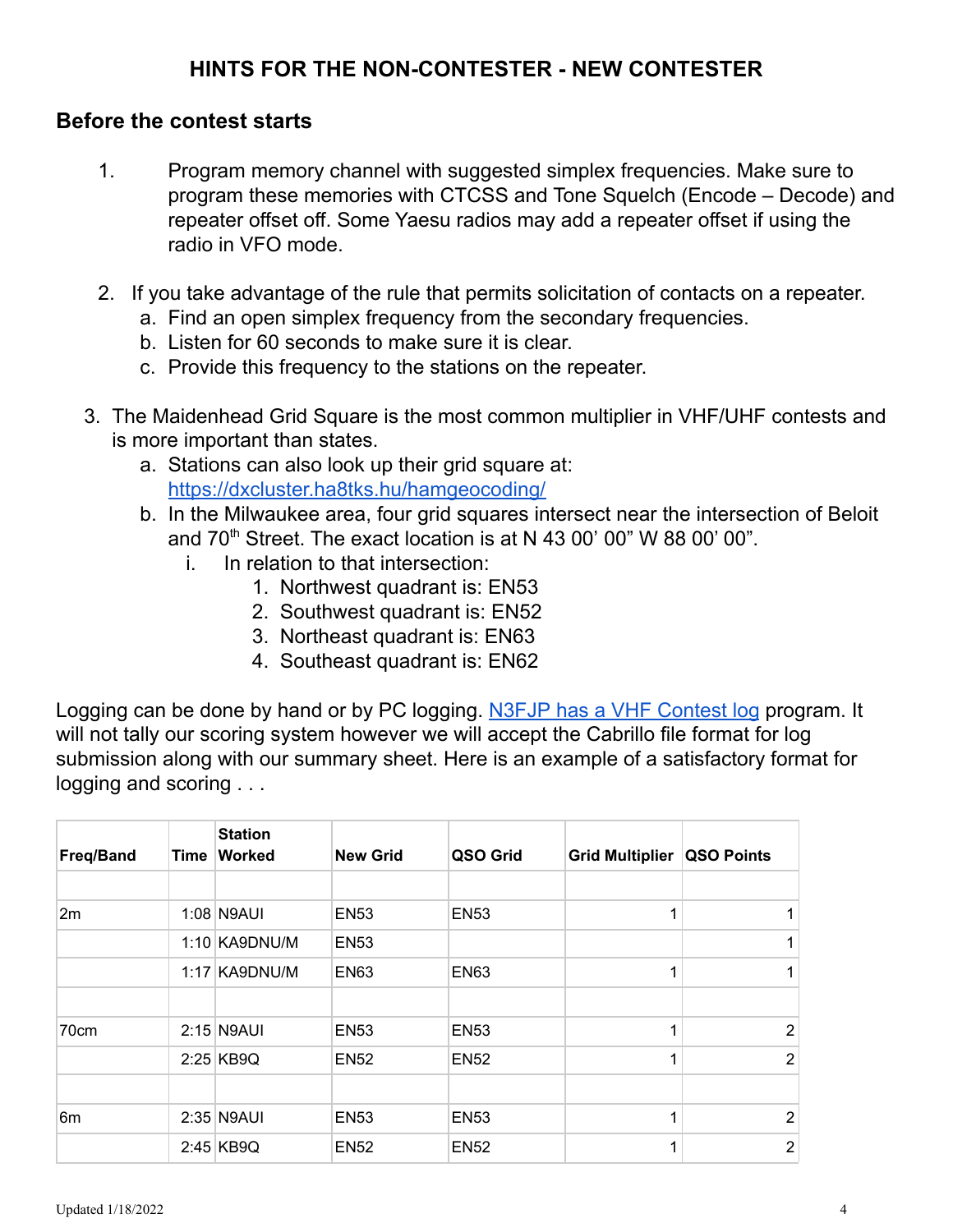|            | 2:50 KA9DNU  | <b>EN53</b> |               |   | $\overline{2}$ |
|------------|--------------|-------------|---------------|---|----------------|
|            |              |             |               |   |                |
| 1.25m      | 3:10 KA9DNU  | <b>EN53</b> | <b>EN53</b>   |   | 3              |
|            | $3:15$ N9AUI | <b>EN53</b> |               |   | $\mathbf{3}$   |
|            | 3:20 KB9Q    | <b>EN52</b> | <b>EN52</b>   |   | $\mathbf{3}$   |
|            |              |             |               |   |                |
| Digital 2m | 3:31 N9AUI   |             | <b>EN53</b>   |   | $\mathbf{3}$   |
|            | 3:35 W9RH    | <b>EN62</b> | <b>EN62</b>   |   | $\mathbf{3}$   |
|            |              |             |               |   |                |
|            |              |             |               |   |                |
|            |              |             | <b>TOTALS</b> | 9 | 28             |
|            |              |             |               |   |                |

# EXAMPLE SCORE = 9 x 28 = **252**

In this example, an entry from a Technician Class operator would be multiplied by 1.5 for a score of 378.

**Add 100 bonus points to the final score if worked W9RH club station: 378+100=478**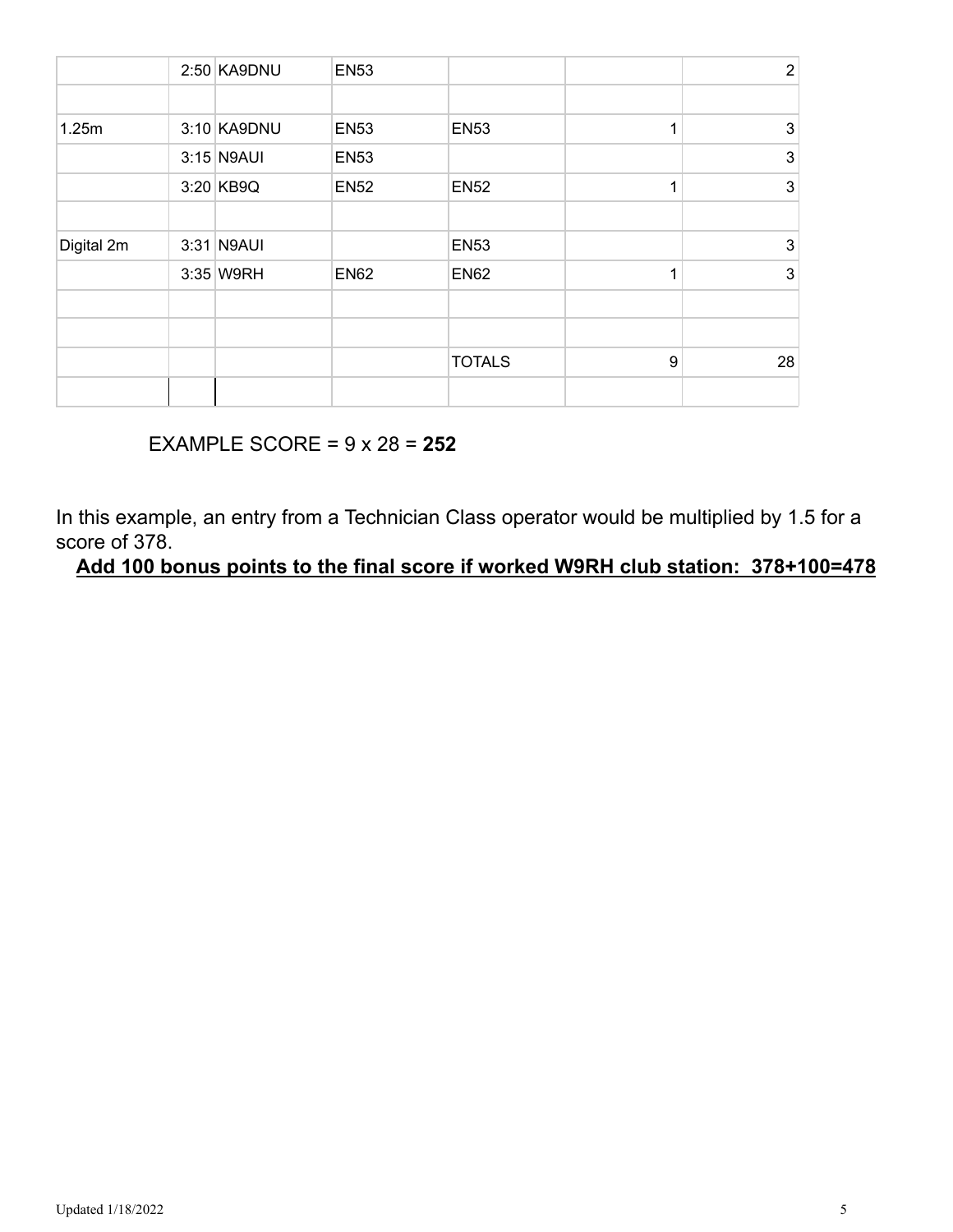#### **THE MILWAUKEE RADIO AMATEURS' CLUB FM SIMPLEX CONTEST ENTRY FORM**

**SUBMIT WITH LOG BY MARCH 15, 2022** TO

MRAC, P.O. BOX 26938, MILWAUKEE, WI 53226 Or send an electronic copy to: contest@w9rh.org

|                                                                                  |       |                                             |                                                                                                                                                                                                                                      |   | CLASSIFICATION (Check only one): BASE _____ MOBILE ______ HT________                                                                 |  |
|----------------------------------------------------------------------------------|-------|---------------------------------------------|--------------------------------------------------------------------------------------------------------------------------------------------------------------------------------------------------------------------------------------|---|--------------------------------------------------------------------------------------------------------------------------------------|--|
| CALL SIGN ______________LICENSE CLASS___________GRID SQUARE(S)__________________ |       |                                             |                                                                                                                                                                                                                                      |   |                                                                                                                                      |  |
|                                                                                  |       |                                             |                                                                                                                                                                                                                                      |   | (MOBILES, LIST ALL GRIDS ACTIVATED - A STATION CAN BE WORKED MORE<br>THAN ONCE IF YOU/THEY ARE IN A DIFFERENT GRID SQUARE EACH TIME) |  |
|                                                                                  |       |                                             |                                                                                                                                                                                                                                      |   |                                                                                                                                      |  |
|                                                                                  |       |                                             |                                                                                                                                                                                                                                      |   |                                                                                                                                      |  |
|                                                                                  |       |                                             |                                                                                                                                                                                                                                      |   |                                                                                                                                      |  |
|                                                                                  |       |                                             |                                                                                                                                                                                                                                      |   |                                                                                                                                      |  |
|                                                                                  |       |                                             | <b>CONTACTS</b>                                                                                                                                                                                                                      |   |                                                                                                                                      |  |
| <b>BAND</b>                                                                      | QSO'S | Q-PTS                                       | <b>POINTS</b>                                                                                                                                                                                                                        |   | NUMBER OF GRID SQUARES                                                                                                               |  |
| 2 <sub>m</sub>                                                                   |       | $x 1 =$                                     | <u> The Community of the Community of the Community of the Community of the Community of the Community of the Community of the Community of the Community of the Community of the Community of the Community of the Community of</u> |   | and the company of the company of the                                                                                                |  |
| 70 cm                                                                            |       | $x 2 =$                                     | the control of the control of                                                                                                                                                                                                        |   |                                                                                                                                      |  |
| 6 m                                                                              |       | $x 2 =$                                     | <u> 1989 - Johann Barnett, fransk konge</u>                                                                                                                                                                                          |   | and the control of the control of the                                                                                                |  |
| 1.25 m                                                                           |       | $x 3 =$                                     |                                                                                                                                                                                                                                      |   |                                                                                                                                      |  |
| Digital                                                                          |       | $x 3 =$                                     |                                                                                                                                                                                                                                      |   |                                                                                                                                      |  |
|                                                                                  |       | <b>TOTALS</b>                               |                                                                                                                                                                                                                                      | X |                                                                                                                                      |  |
|                                                                                  |       | SCORE EQUALS TOTAL POINTS TIMES TOTAL GRIDS |                                                                                                                                                                                                                                      |   |                                                                                                                                      |  |
|                                                                                  |       | TECHNICIANS, MULTIPLY SCORE BY 1.5.         |                                                                                                                                                                                                                                      |   |                                                                                                                                      |  |
|                                                                                  |       | ADD 100 POINTS FOR CONTACT WITH W9RH        |                                                                                                                                                                                                                                      |   |                                                                                                                                      |  |

#### **TRANSFER FINAL TOTAL TO 'CLAIMED SCORE' BLANK AT TOP OF PAGE.**

I HAVE READ, UNDERSTAND, AND HAVE FOLLOWED THE PUBLISHED RULES FOR THIS CONTEST. I HAVE OPERATED WITHIN THE LEGAL LIMITS OF MY AMATEUR RADIO LICENSE.

#### SIGNATURE **External to the set of the set of the set of the set of the set of the set of the set of the set of the set of the set of the set of the set of the set of the set of the set of the set of the set of the set of t**